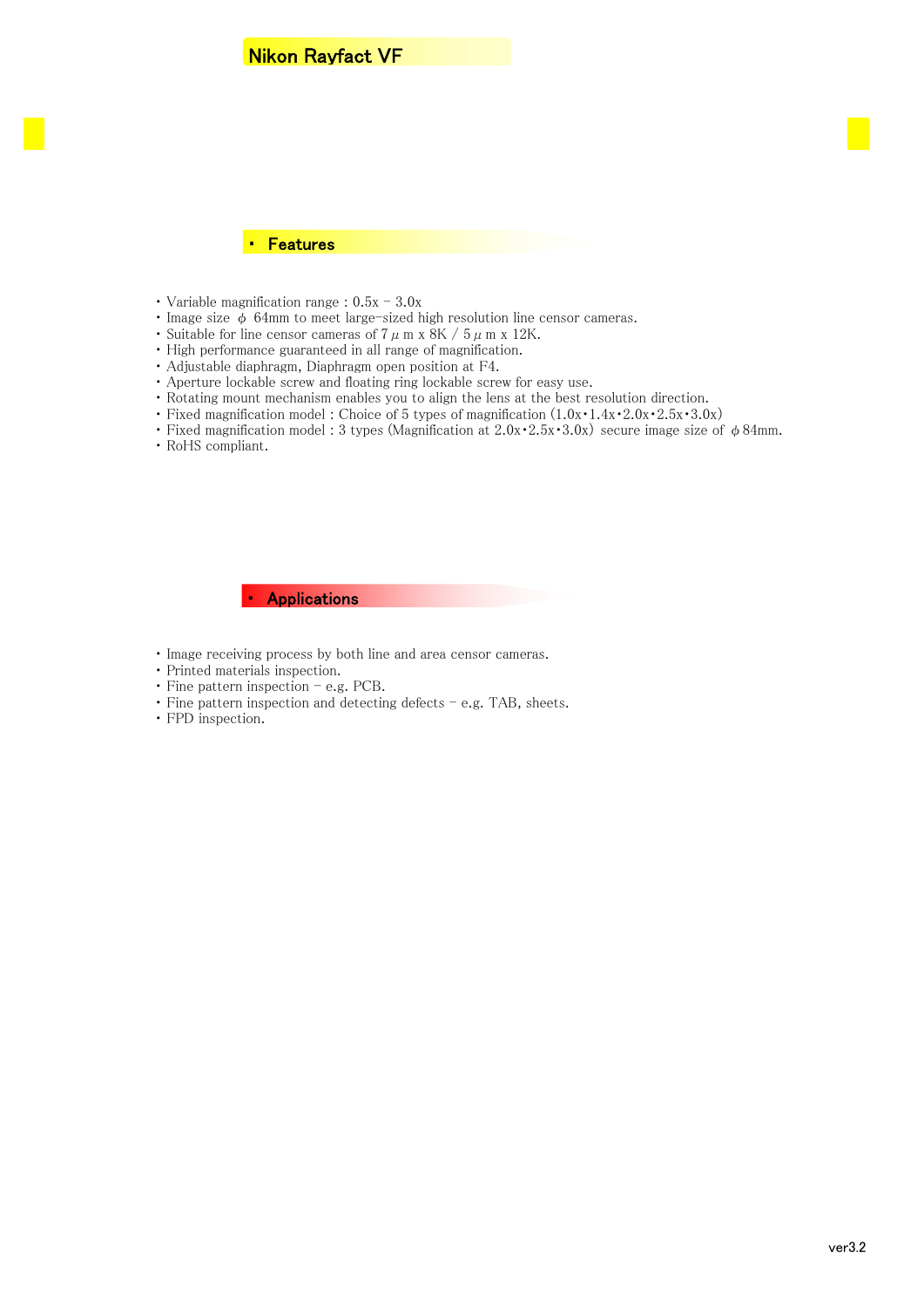### NikonRayfactVF





### **Specifications**

| Model                      | L-OVM30093MN                                   |                |                  |                         |                  |               |               |
|----------------------------|------------------------------------------------|----------------|------------------|-------------------------|------------------|---------------|---------------|
| <b>Magnification range</b> | $-0.5x \sim -3.0x$                             |                |                  |                         |                  |               |               |
| <b>Magnification scale</b> | $-0.5x$                                        | $-0.7x$        | $-1.0x$          | $-1.4x$                 | $-2.0x$          | $-2.5x$       | $-3.0x$       |
| Focal length               |                                                |                |                  | 90 <sub>mm</sub>        |                  |               |               |
| $F$ Number $(\infty)$      |                                                | F4             |                  |                         |                  |               |               |
| NA (Diaphragm open)        | 0.042                                          | 0.051          | 0.062            | 0.073                   | 0.083            | 0.089         | 0.093         |
| Reference wavelength       |                                                |                |                  | $546.07$ nm $(e$ -line) |                  |               |               |
| Wavelength range           |                                                | $400 - 700$ nm |                  |                         |                  |               |               |
| Image size                 | $64$ mm $\phi$                                 |                |                  |                         |                  |               |               |
| <b>Object Size</b>         | $128.0$ mm $\phi$                              | 91.4mm $\phi$  | $64.0$ mm $\phi$ | $45.7$ mm $\phi$        | $32.0$ mm $\phi$ | 25.6mm $\phi$ | 21.3mm $\phi$ |
| Distortion X1              | $+0.18%$                                       | $+0.07%$       | $+0.00%$         | $-0.03%$                | $-0.04%$         | $-0.04%$      | $-0.04%$      |
| Relative illumination X1   | 56%                                            | 67%            | 78%              | 87%                     | 93%              | 94%           | 95%           |
| Aperture scale             | (With a diaphragm lock)<br>4.5.6.8             |                |                  |                         |                  |               |               |
| Object-to-image distance   | 405.93mm                                       | 371.87mm       |                  | 360.08mm 370.56mm       | 405.93mm         | 442.62mm      | 482.36mm      |
| Working distance           | 239.66mm                                       | 187.16mm       | 147.74mm         | 121.42mm                | 101.67mm         | 92.44mm       | 86.29mm       |
| Mount size                 | $M45(P=0.75)$                                  |                |                  |                         |                  |               |               |
| Flange-to-image distance   | 98.77mm                                        | 117.21mm       | 144.84mm         | 181.64mm                | 236.77mm         | 282.68mm      | 328.57mm      |
| Attachment size            | $M49(P=0.75)$                                  |                |                  |                         |                  |               |               |
| Diameter/length            | $58$ mm $\phi \times 67.5$ mm $\cdot \times 2$ |                |                  |                         |                  |               |               |
| Weight                     | Approximately 430g                             |                |                  |                         |                  |               |               |

※1 Highest image height (Y'=32mm) at F4.

|                       |        | $-0.5x$            | $-0.7x$            | $-1.0x$            | $-1.4x$            | $-2.0x$    | $-2.5x$            | $-3.0x$    |
|-----------------------|--------|--------------------|--------------------|--------------------|--------------------|------------|--------------------|------------|
|                       | d      | 34.32mm            | 34.93mm            | 35.69mm            | 36.44mm            | 37.12mm    | 37.48mm            | 37.75mm    |
| Entrance Pupil        | $\phi$ | $22.8$ mm          | $22.9$ mm          | 23.0 <sub>mm</sub> | 23.0 <sub>mm</sub> | $23.1$ mm  | 23.2mm             | 23.2mm     |
| <b>Exit Pupil</b>     | d      | 39.97mm            | 39.34mm            | 38.59mm            | 37.83mm            | 37.18mm    | 36.82mm            | 35.56mm    |
|                       |        | 23.1 <sub>mm</sub> | 23.0 <sub>mm</sub> | 23.0 <sub>mm</sub> | 22.8mm             | 22.7mm     | 22.7 <sub>mm</sub> | 22.7mm     |
| Front Principal Point |        | 35.48mm            | 35.57mm            | 35.69mm            | 35.80mm            | 35.90mm    | 35.96mm            | 36.00mm    |
| Rear Principal Point  |        | 38.79mm            | 38.7mm             | 38.59mm            | 38.47mm            | 38.37mm    | 38.32mm            | 38.28mm    |
| Nodal point distance  |        | $-6.77$ mm         | $-6.77$ mm         | $-6.78$ mm         | $-6.77$ mm         | $-6.77$ mm | −6.78mm            | $-6.78$ mm |

| 15     | (A)    | (B)  | (C)    | (D)    | (E)                              | (F)                | (G)   | $\mathcal{L}$ |
|--------|--------|------|--------|--------|----------------------------------|--------------------|-------|---------------|
| $-0.5$ | 239.66 |      | 98.77  | 405.93 | $34.32(\phi 22.8)$               | $39.97(\phi 23.1)$ | 35.48 | 38.79         |
| $-0.7$ | 187.16 |      | 117.21 | 371.87 | $34.93(\phi 22.9)$               | $39.34(\phi 23.0)$ | 35.57 | 38.70         |
| $-1.0$ | 147.74 |      | 144.84 | 360.08 | $35.69 \ (\phi 23.0)$            | $38.59(\phi 23.0)$ | 35.69 | 38.59         |
| $-1.4$ | 121.42 | 67.5 | 181.64 | 370.56 | $36.44 \left( \phi 23.0 \right)$ | $37.83(\phi 22.8)$ | 35.80 | 38.47         |
| $-2.0$ | 101.66 |      | 236.77 | 405.93 | $37.12(\phi 23.1)$               | $37.18(\phi 22.7)$ | 35.90 | 38.37         |
| $-2.5$ | 92.44  |      | 282.68 | 442.62 | $37.48(\phi 23.2)$               | $36.82(\phi 22.7)$ | 35.96 | 38.32         |
| $-3.0$ | 86.29  |      | 328.57 | 482.36 | $37.75(\phi 23.2)$               | $35.56(\phi 22.7)$ | 36.00 | 38.28         |

・Specifications unless any specific instructions are stated is at the standard magnification.

・Specifications are subject to change without prior notice. ver3.2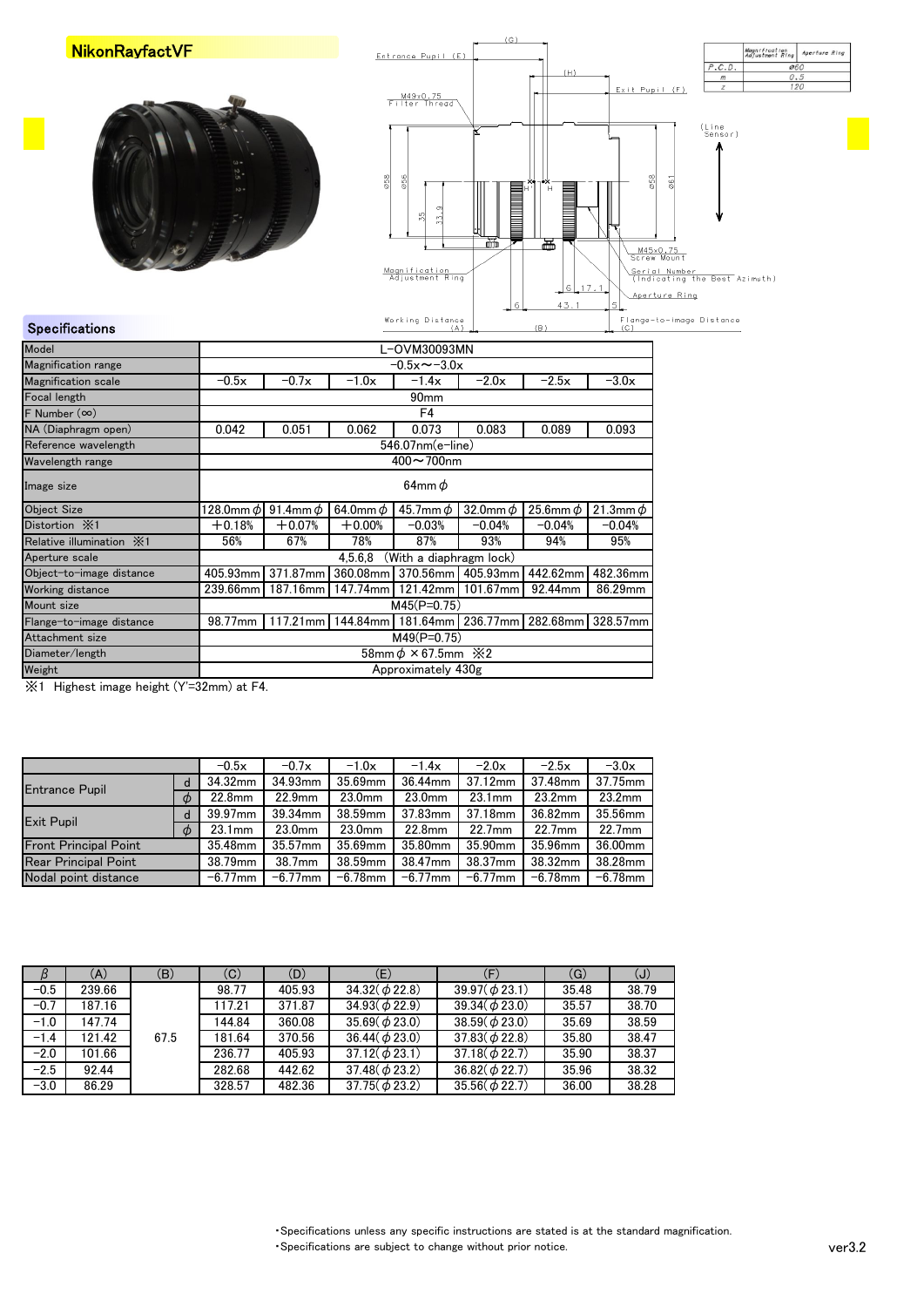

### Specifications **Specifications** Specifications **Specifications**

| Model                      | -OFM10062MN                                    | Model                      | L-OFM14073MN                            |  |
|----------------------------|------------------------------------------------|----------------------------|-----------------------------------------|--|
| Focal length               | 91.7mm                                         | Focal length               | 91.7mm                                  |  |
| F Number $(\infty)$        | F4                                             | $F$ Number $(\infty)$      | F <sub>4</sub>                          |  |
| NA (Diaphragm open)        | 0.062                                          | NA (Diaphragm open)        | 0.073                                   |  |
| <b>Magnification scale</b> | $-1.0x$                                        | <b>Magnification scale</b> | $-1.4x$                                 |  |
| Reference wavelength       | 546.07nm(e-line)                               | Reference wavelength       | 546.07nm(e-line)                        |  |
| Wavelength range           | $400 - 700$ nm                                 | Wavelength range           | $400 - 700$ nm                          |  |
| Picture angle              | $19.8^\circ$                                   | Picture angle              | $16.4^\circ$                            |  |
| Image size                 | 64mm $\phi$                                    | Image size                 | 64mm $\phi$                             |  |
| <b>Object Size</b>         | 64mm $\phi$                                    | <b>Object Size</b>         | $45.7$ mm $\phi$                        |  |
| <b>Distortion</b>          | 0% $\times 1$                                  | <b>Distortion</b>          | $-0.03% \times 1$                       |  |
| Relative illumination      | 77.9% $\overline{\times}1$                     | Relative illumination      | 87.4% $×1$                              |  |
| Aperture scale             | 4,5.6,8 (With a click stop $\divideontimes$ 2) | Aperture scale             | 4,5.6,8 (With a click stop $\angle 2$ ) |  |
| Object-to-image distance   | 360.1mm                                        | Object-to-image distance   | 370.5mm                                 |  |
| Working distance           | 147.2mm                                        | Working distance           | 121.3mm                                 |  |
| Mount size                 | $M45(P=0.75)$                                  | Mount size                 | $M45(P=0.75)$                           |  |
| Flange-to-image distance   | 153.6mm                                        | Flange-to-image distance   | 190 <sub>mm</sub>                       |  |
| <b>Back focus</b>          | 154.9mm                                        | <b>Back focus</b>          | 191.7mm                                 |  |
| Attachment size            | $M40.5(P=0.5)$                                 | Attachment size            | $M40.5(P=0.5)$                          |  |
| Diameter/length            | $51mm\phi \times 59.2mm \times 3$              | Diameter/length            | $51mm\phi \times 59.2mm\%$              |  |
| Weight                     | Approximately 240g                             | Weight                     | Approximately 240g                      |  |

※2 Diaphragm scale indicated with indexes. ※2 Diaphragm scale indicated with indexes.

- 
- ※3 Dimension excludes protrusion of screws or other convex part. ※3 Dimension excludes protrusion of screws or other convex part.

## NikonRayfactVF 1.0x NikonRayfactVF 1.4x



| M10062MN                   | Model                      | L-OFM14073MN                                            |
|----------------------------|----------------------------|---------------------------------------------------------|
| 31.7mm                     | Focal length               | 91.7mm                                                  |
| F4                         | F Number $(\infty)$        | F4                                                      |
| 0.062                      | NA (Diaphragm open)        | 0.073                                                   |
| $-1.0x$                    | <b>Magnification scale</b> | $-1.4x$                                                 |
| l7nm(e−line)               | Reference wavelength       | 546.07nm(e-line)                                        |
| $\sim$ 700nm               | Wavelength range           | $400 - 700$ nm                                          |
| $19.8^\circ$               | Picture angle              | $16.4^\circ$                                            |
| i4mm $\phi$                | Image size                 | $64$ mm $\phi$                                          |
| $\overline{4}$ mm $\phi$   | <b>Object Size</b>         | 45.7mm $\phi$                                           |
| 0% X1                      | <b>Distortion</b>          | $-0.03% \times 1$                                       |
| $.9% \times 1$             | Relative illumination      | $87.4\% \times 1$                                       |
| a click stop $\angle 2$ )  | Aperture scale             | 4,5.6,8 (With a click stop $\divideontimes$ 2)          |
| 60.1mm                     | Object-to-image distance   | 370.5mm                                                 |
| 47.2mm                     | Working distance           | 121.3mm                                                 |
| $5(P=0.75)$                | Mount size                 | $M45(P=0.75)$                                           |
| 53.6mm                     | Flange-to-image distance   | 190 <sub>mm</sub>                                       |
| 54.9mm                     | <b>Back focus</b>          | 191.7mm                                                 |
| $0.5(P=0.5)$               | Attachment size            | $M40.5(P=0.5)$                                          |
| $\times$ 59.2mm $\times$ 3 | Diameter/length            | $51$ mm $\phi \times 59.2$ mm $\cdot$ $\cdot$ $\cdot$ 3 |
| simately 240g              | Weight                     | Approximately 240g                                      |
|                            |                            | $ \cdot$                                                |

 $\frac{1}{2}$  M Image size 64mm  $\phi$  at F4 **EXAL 10** image size 64mm  $\phi$  at F4

- No numeric indication. The open position index states as "O". No numeric indication. The open position index states as "O"
	-





・Specifications unless any specific instructions are stated is at the standard magnification.

• Specifications are subject to change without prior notice.  $ver3.2$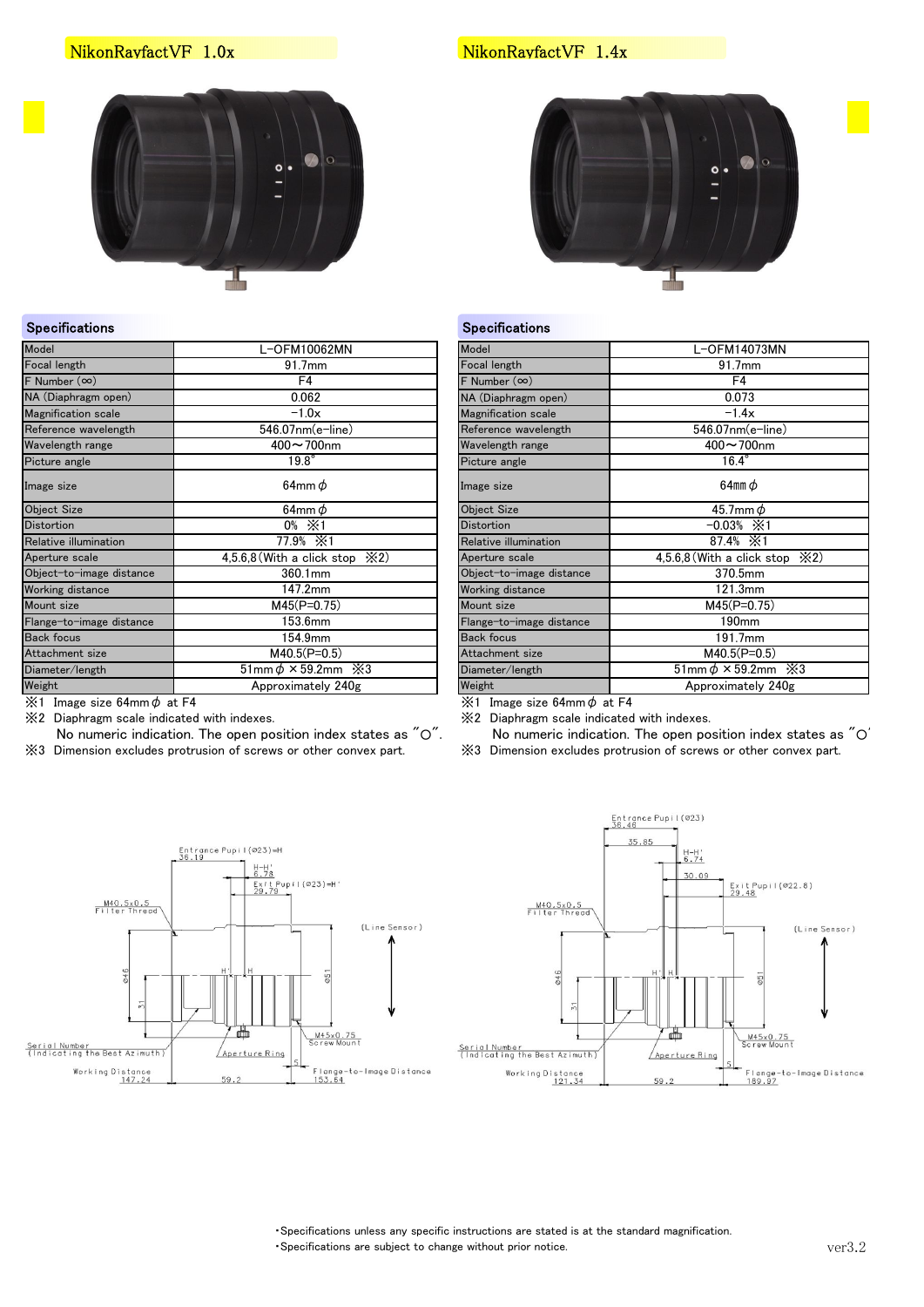## NikonRayfactVF 2.0x NikonRayfactVF 2.5x



| Model                      | L-OFM20083MN                            | Model                      | L-OFM25089MN                                  |  |
|----------------------------|-----------------------------------------|----------------------------|-----------------------------------------------|--|
| Focal length               | 91.6mm                                  | Focal length               | 91.6mm                                        |  |
| F Number $(\infty)$        | F <sub>4</sub>                          | $F$ Number $(\infty)$      | F4                                            |  |
| NA (Diaphragm open)        | 0.083                                   | NA (Diaphragm open)        | 0.089                                         |  |
| <b>Magnification scale</b> | $-2.0x$                                 | <b>Magnification scale</b> | $-2.5x$                                       |  |
| Reference wavelength       | 546.07nm(e-line)                        | Reference wavelength       | 546.07nm(e-line)                              |  |
| Wavelength range           | $400 - 700$ nm                          | Wavelength range           | $400 - 700$ nm                                |  |
| Picture angle              | $17.2^\circ$                            | Picture angle              | $14.8^\circ$                                  |  |
| Image size                 | 84mm $\phi$                             | Image size                 | 84mm $\phi$                                   |  |
| Object Size                | 42.0mm $\phi$                           | <b>Object Size</b>         | $33.6$ mm $\phi$                              |  |
| <b>Distortion</b>          | $-0.07% \times 1$                       | <b>Distortion</b>          | $-0.07%$ $\times 1$                           |  |
| Relative illumination      | 85.5% $\times$ 1                        | Relative illumination      | 90.0% $\mathbb{X}1$                           |  |
| Aperture scale             | 4,5.6,8 (With a click stop $\angle 2$ ) | Aperture scale             | 4,5.6,8 (With a click stop $\angle 2$ )       |  |
| Object-to-image distance   | 405.6mm                                 | Object-to-image distance   | 442.2mm                                       |  |
| Working distance           | 101.9mm                                 | Working distance           | 92.9mm                                        |  |
| Mount size                 | $M45(P=0.75)$                           | Mount size                 | $M45(P=0.75)$                                 |  |
| Flange-to-image distance   | 244.5mm                                 | Flange-to-image distance   | 290.1mm                                       |  |
| <b>Back focus</b>          | 246.7mm                                 | <b>Back focus</b>          | 292.6mm                                       |  |
| Attachment size            | $M40.5(P=0.5)$                          | Attachment size            | $M40.5(P=0.5)$                                |  |
| Diameter/length            | $51mm\phi \times 59.2mm \times 3$       | Diameter/length            | $\overline{51mm} \phi \times 59.2mm \times 3$ |  |
| Weight                     | Approximately 240g                      | Weight                     | Approximately 240g                            |  |
|                            |                                         |                            |                                               |  |

※2 Diaphragm scale indicated with indexes. ※2 Diaphragm scale indicated with indexes.

No numeric indication. The open position index states as "O". No numeric indication. The open position index states as "O"

※3 Dimension excludes protrusion of screws or other convex part. ※3 Dimension excludes protrusion of screws or other convex part.





### Specifications **Specifications** Specifications **Specifications**

| Model                    | L-OFM25089MN                                     |  |  |
|--------------------------|--------------------------------------------------|--|--|
| Focal length             | 91.6mm                                           |  |  |
| $F$ Number $(\infty)$    | F4                                               |  |  |
| NA (Diaphragm open)      | 0.089                                            |  |  |
| Magnification scale      | $-2.5x$                                          |  |  |
| Reference wavelength     | 546.07nm(e-line)                                 |  |  |
| Wavelength range         | $400 - 700$ nm                                   |  |  |
| Picture angle            | $14.8^\circ$                                     |  |  |
| Image size               | 84mm $\phi$                                      |  |  |
| <b>Object Size</b>       | 33.6mm $\phi$                                    |  |  |
| Distortion               | $-0.07%$ $\times 1$                              |  |  |
| Relative illumination    | $90.0\% \times 1$                                |  |  |
| Aperture scale           | $4,5.6,8$ (With a click stop $\divideontimes$ 2) |  |  |
| Object-to-image distance | 442.2mm                                          |  |  |
| Working distance         | 92.9mm                                           |  |  |
| Mount size               | $M45(P=0.75)$                                    |  |  |
| Flange-to-image distance | 290.1mm                                          |  |  |
| <b>Back focus</b>        | 292.6mm                                          |  |  |
| Attachment size          | $M40.5(P=0.5)$                                   |  |  |
| Diameter/length          | $51$ mm $\phi \times 59.2$ mm<br>X3:             |  |  |
| Weight                   | Approximately 240g                               |  |  |
|                          |                                                  |  |  |

 $\frac{3}{2}$  1 Image size 84mm  $\phi$  at F4 **EXALL EXALL**   $\frac{3}{2}$  **EXALL**   $\frac{3}{2}$  **EXALL**   $\frac{3}{2}$  **EXALL**   $\frac{3}{2}$  **EXALL**   $\frac{3}{2}$  **EXALL**   $\frac{3}{2}$  **EXALL**   $\frac{3}{2}$  **EXALL**   $\frac{3}{2}$  **EXALL**   $\frac{3}{2}$  **EX** 



・Specifications unless any specific instructions are stated is at the standard magnification.

・Specifications are subject to change without prior notice.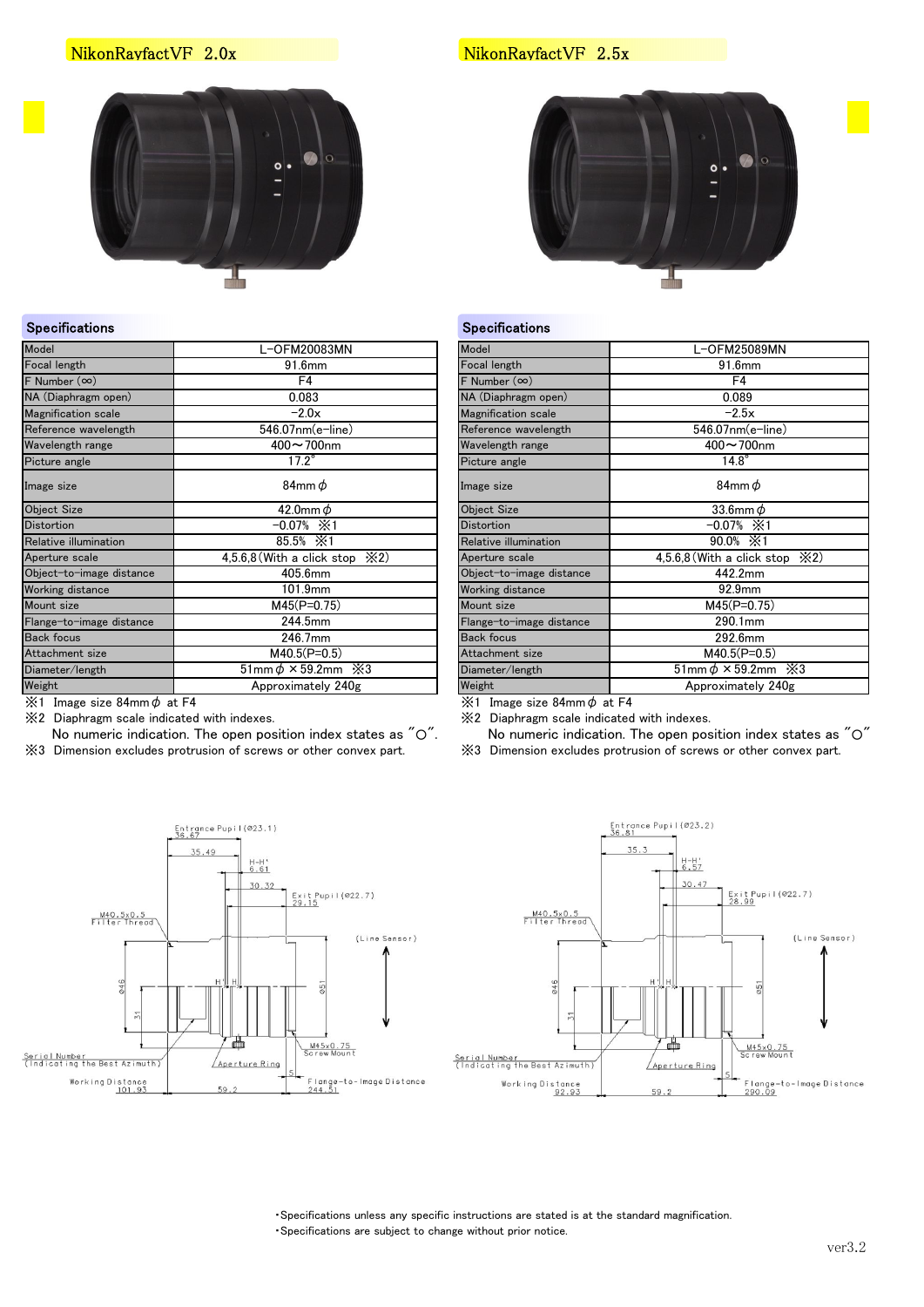# NikonRayfactVF 3.0x



### **Specifications**

| Model                      | L-OFM30093MN                                |
|----------------------------|---------------------------------------------|
| Focal length               | 91.5mm                                      |
| F Number $(\infty)$        | F4                                          |
| NA (Diaphragm open)        | 0.094                                       |
| <b>Magnification scale</b> | $-3.0x$                                     |
| Reference wavelength       | 546.07nm(e-line)                            |
| Wavelength range           | $400 - 700$ nm                              |
| Picture angle              | $13.0^\circ$                                |
| Image size                 | 84mm $\phi$                                 |
| <b>Object Size</b>         | 28.0mm $\phi$                               |
| <b>Distortion</b>          | $-0.06%$ $\div 1$                           |
| Relative illumination      | $92.6\% \times 1$                           |
| Aperture scale             | $4.5.6.8$ (With a click stop $\angle 2$ )   |
| Object-to-image distance   | 481.7mm                                     |
| Working distance           | 86.9mm                                      |
| Mount size                 | $M45(P=0.75)$                               |
| Flange-to-image distance   | 335.6mm                                     |
| <b>Back focus</b>          | 338.3mm                                     |
| Attachment size            | $M40.5(P=0.5)$                              |
| Diameter/length            | $51$ mm $\phi \times 59.2$ mm<br>$\times 3$ |
| Weight                     | Approximately 240g                          |

 $%1$  Image size 84mm  $\phi$  at F4

※2 Diaphragm scale indicated with indexes.

No numeric indication. The open position index states as "○".

※3 Dimension excludes protrusion of screws or other convex part.



・Specifications unless any specific instructions are stated is at the standard magnification.